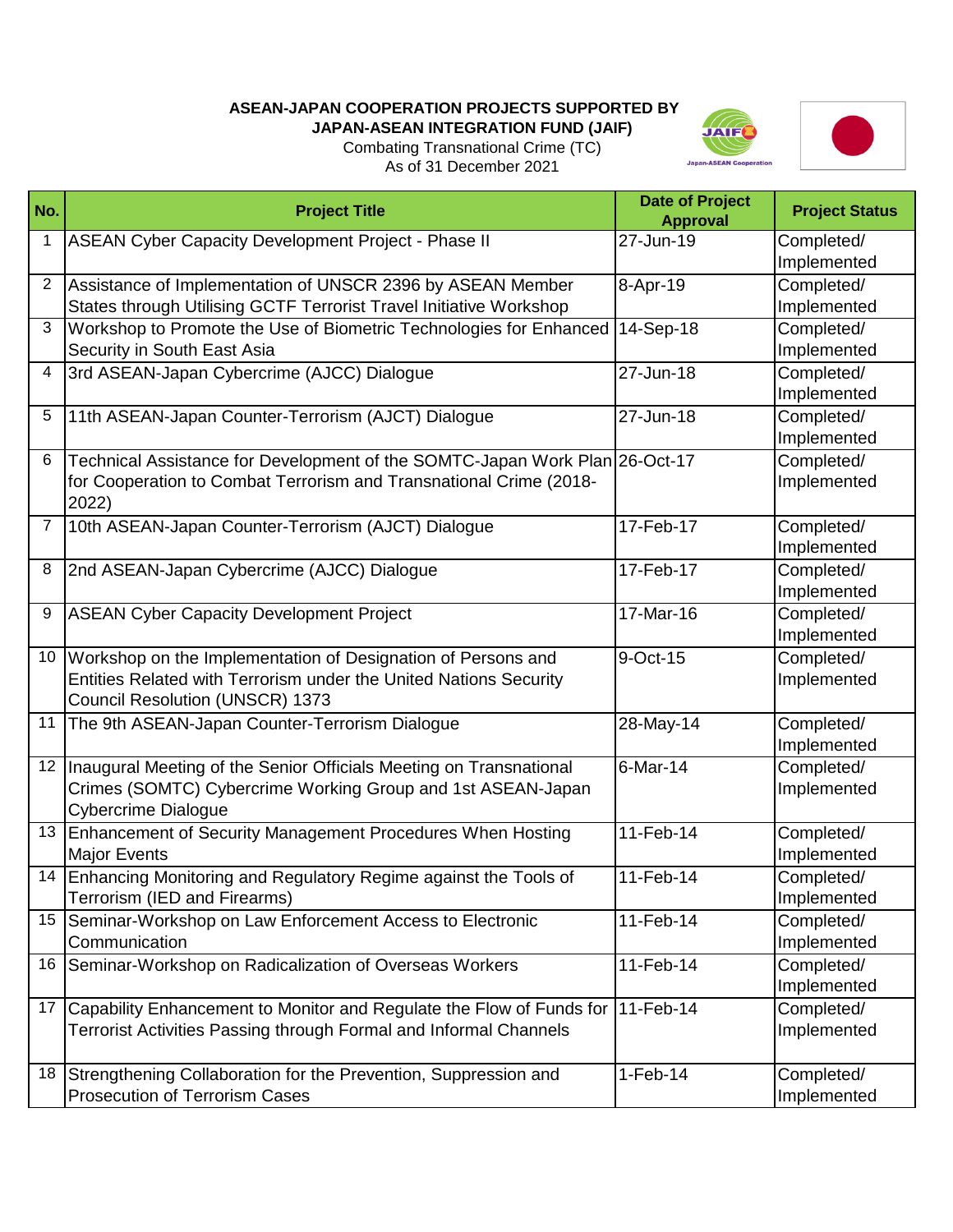|    | 19 Seminar on ASEAN Piracy/Sea Robbery and Maritime Terrorism and                                     | 23-Jan-14 | Completed/                |
|----|-------------------------------------------------------------------------------------------------------|-----------|---------------------------|
|    | Sharing of Knowledge, Information and Best Practices                                                  |           | Implemented               |
| 20 | Undergraduates and Radicalisation                                                                     | 23-Jan-14 | Completed/                |
|    |                                                                                                       |           | Implemented               |
| 21 | <b>ASEAN Counter-Terrorism Workshop on Joint Incident Management</b>                                  | 21-Jan-14 | Completed/                |
|    |                                                                                                       |           | Implemented               |
|    | 22 ASEAN Counter-Terrorism Conference on Aviation Security                                            | 21-Jan-14 | Completed/                |
|    |                                                                                                       |           | Implemented               |
|    | 23 Enhancing a Common Understanding and Broader Participation of the                                  | 13-Jan-14 | Completed/                |
|    | <b>ASEAN Member States in Counter-Terrorism</b>                                                       |           | Implemented               |
|    | 24   Publishing for Counter Radicalization                                                            | 10-Jan-14 | Completed/                |
|    |                                                                                                       |           | Implemented               |
| 25 | Mapping and Evaluating Deradicalization and Disengagement                                             | 10-Jan-14 | Completed/                |
|    | Programs in ASEAN                                                                                     |           | Implemented               |
| 26 | <b>Conflict Resolution and Anti-Terrorism in ASEAN Countries</b>                                      | 10-Jan-14 | Completed/                |
|    |                                                                                                       |           | Implemented               |
| 27 | Comparative Research on Youth and Terrorism in the Southeast Asia                                     | 10-Jan-14 | Completed/                |
|    |                                                                                                       |           | Implemented               |
| 28 | Workshop on Criminal Justice Responses to Terrorism                                                   | 10-Jan-14 | Completed/                |
|    |                                                                                                       |           | Implemented               |
| 29 | The Second ASEAN Initiative Seminar-Workshop on Inland Water                                          | 23-Dec-13 | Completed/                |
|    | Management                                                                                            |           | Implemented               |
|    | 30 Regional Seminar on Capacity Building for Civil Security Employees                                 | 23-Dec-13 | Completed/                |
|    | and Self-Employed Guards to Prevent and Respond to Terrorism                                          |           | Implemented               |
|    |                                                                                                       |           |                           |
| 31 | The 8th ASEAN-Japan Counter-Terrorism Dialogue                                                        | 16-May-13 | Completed/                |
|    |                                                                                                       |           | Implemented               |
| 32 | The 7th ASEAN-Japan Counter-Terrorism Dialogue                                                        | 4-Jul-12  | Completed/                |
|    |                                                                                                       |           | Implemented               |
| 33 | Seminar on ASEAN Maritime Search and Rescue: National Maritime                                        | 11-Apr-12 | Completed/                |
|    | <b>SAR System</b>                                                                                     |           | Implemented               |
|    | 34   ASEAN Workshop on Combating Trafficking and Commercial Sexual<br><b>Exploitation of Children</b> | 14-Mar-12 | Completed/<br>Implemented |
|    |                                                                                                       | 31-Jan-12 |                           |
|    | 35 ASEAN Workshop and Study Visit on Illicit Small Arms and Light<br><b>Weapons and UXO Control</b>   |           | Completed/<br>Implemented |
|    | 36   ASEAN Seminar on Inland Water Management                                                         | 19-Oct-11 |                           |
|    |                                                                                                       |           | Completed/<br>Implemented |
|    | 37 ASEAN Counter-Terrorism Executive Programme                                                        | 7-Sep-11  | Completed/                |
|    |                                                                                                       |           | Implemented               |
|    |                                                                                                       |           |                           |